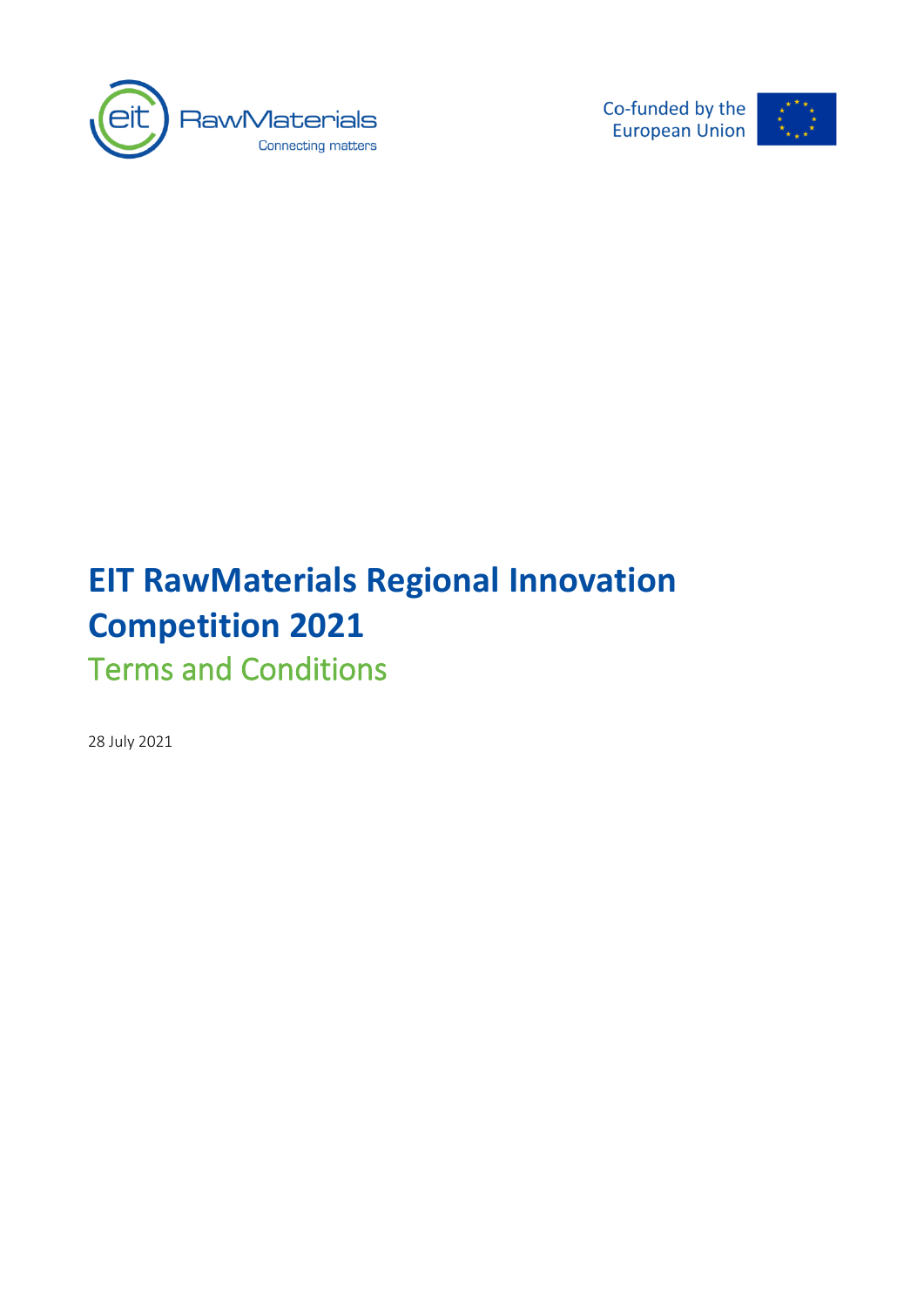



## **Contents**

| 1.<br>1.1.                   |                |  |
|------------------------------|----------------|--|
| 1.2.                         |                |  |
| 1.3.                         |                |  |
| 1.4.                         |                |  |
|                              |                |  |
|                              |                |  |
|                              |                |  |
|                              |                |  |
| 2.                           |                |  |
| 3.<br>$4_{\cdot}$            | 4.1.           |  |
|                              |                |  |
| 5.<br>6.<br>7.<br>8.<br>8.1. |                |  |
|                              |                |  |
|                              |                |  |
|                              |                |  |
| 8.3.                         |                |  |
| 8.4.                         |                |  |
|                              |                |  |
|                              |                |  |
|                              | 8.5. Ethics 16 |  |
| 8.6.                         |                |  |
|                              |                |  |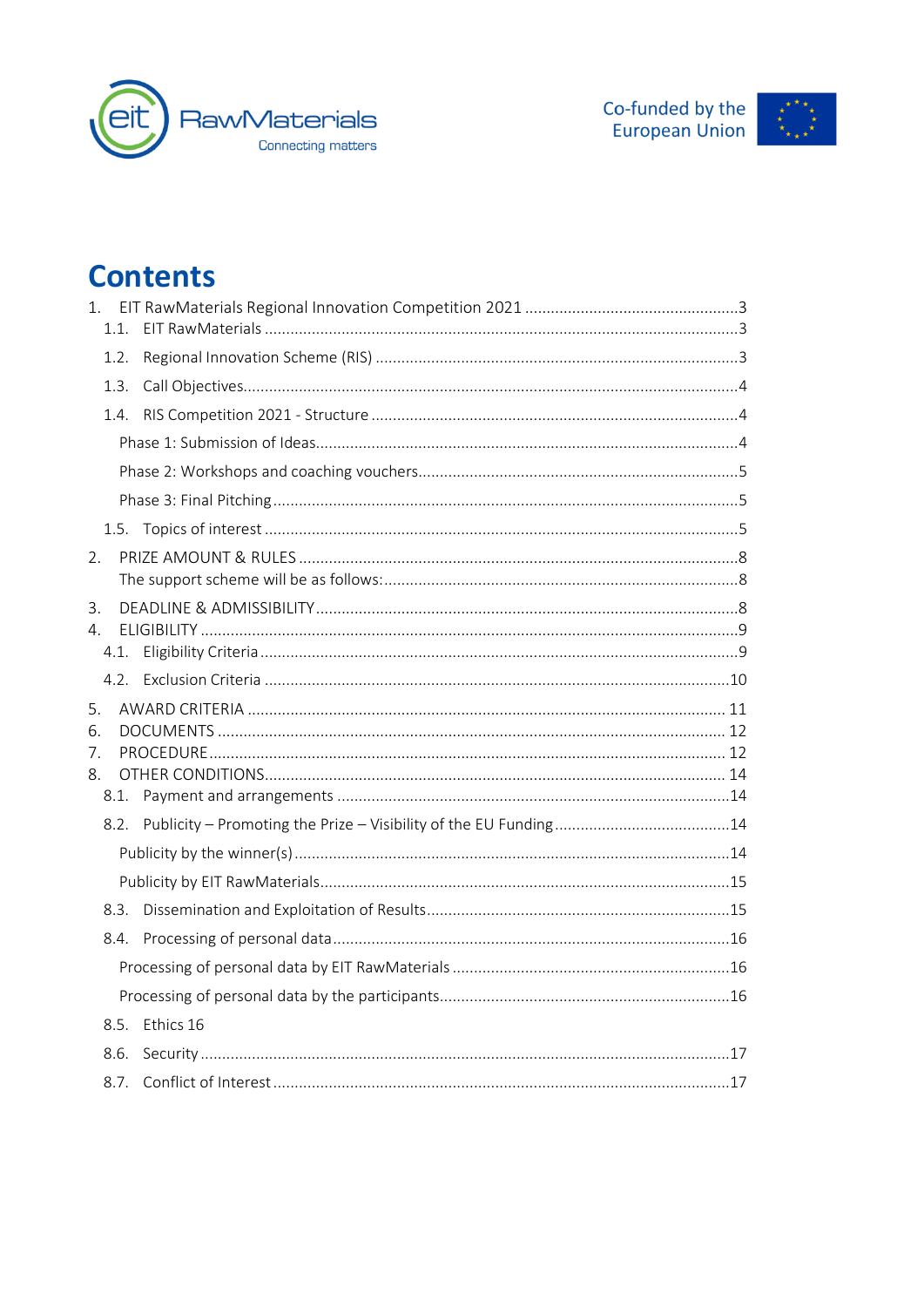



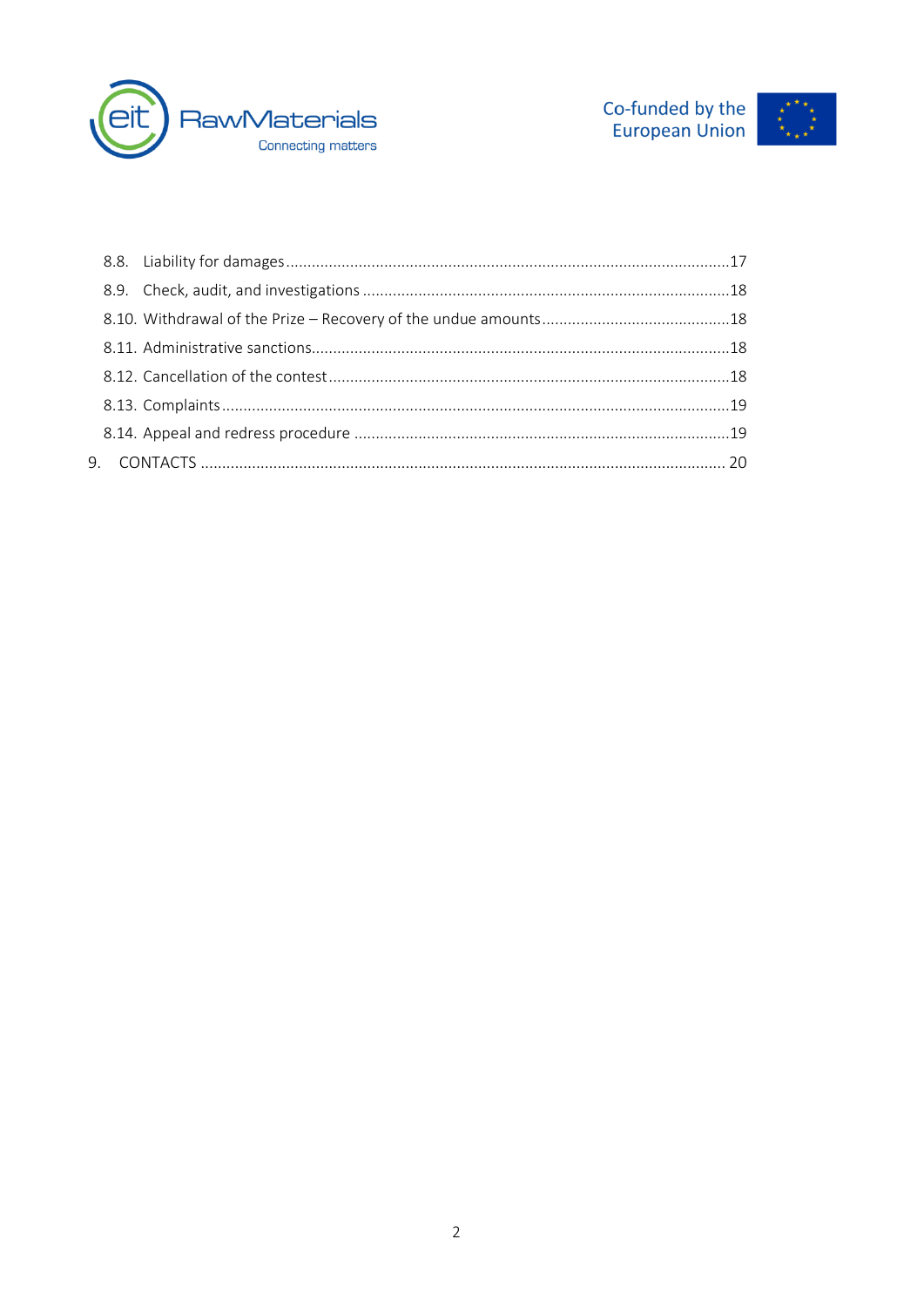



# <span id="page-3-0"></span>**1. EIT RawMaterials Regional Innovation Competition 2021**

#### <span id="page-3-1"></span>**1.1. EIT RawMaterials**

Minerals, metals and advanced materials are key enablers to achieve the objectives of the European Green Deal. Today, only a fraction of the most relevant raw materials is produced in Europe. This can be changed through a circular economy approach, through innovation in recycling, substitution, processing, mining, and exploration. It is the objective of EIT RawMaterials to secure a sustainable raw materials supply by driving innovation, education, and entrepreneurship across European industrial ecosystems.

EIT RawMaterials provides a collaborative environment for disruptive and breakthrough innovations by connecting business with academia, research, and investment. It also invests in future generation of innovators for the raw materials sector through initiatives ranging from education of school students to higher qualifications for industry professionals.

EIT RawMaterials is an Innovation Community within the European Institute of Innovation and Technology (EIT).

#### <span id="page-3-2"></span>**1.2. Regional Innovation Scheme (RIS)**

Against the backdrop of persisting regional disparities in innovation performance in Europe, the EIT launched a Regional Innovation Scheme (RIS) in 2014 to widen its regional outreach to modest and moderate innovator countries according to the European Innovation Scoreboard (EIS). Through the EIT RIS, steered by the EIT and implemented by its Knowledge Innovation Communities (KICs), the EIT has expanded its activities across Europe and offers opportunities for EIT RIS countries and regions to engage in EIT Community activities.

EIT RawMaterials RIS activities, among others, have a dedicated focus on Business Creation & Support and start-ups coming from the RIS countries with scope to provide them local support and connect them with the pan-European ecosystem. EIT RawMaterials main scope is to develop and enhance the Start-up Ecosystem in RIS countries with a sectorial focus around the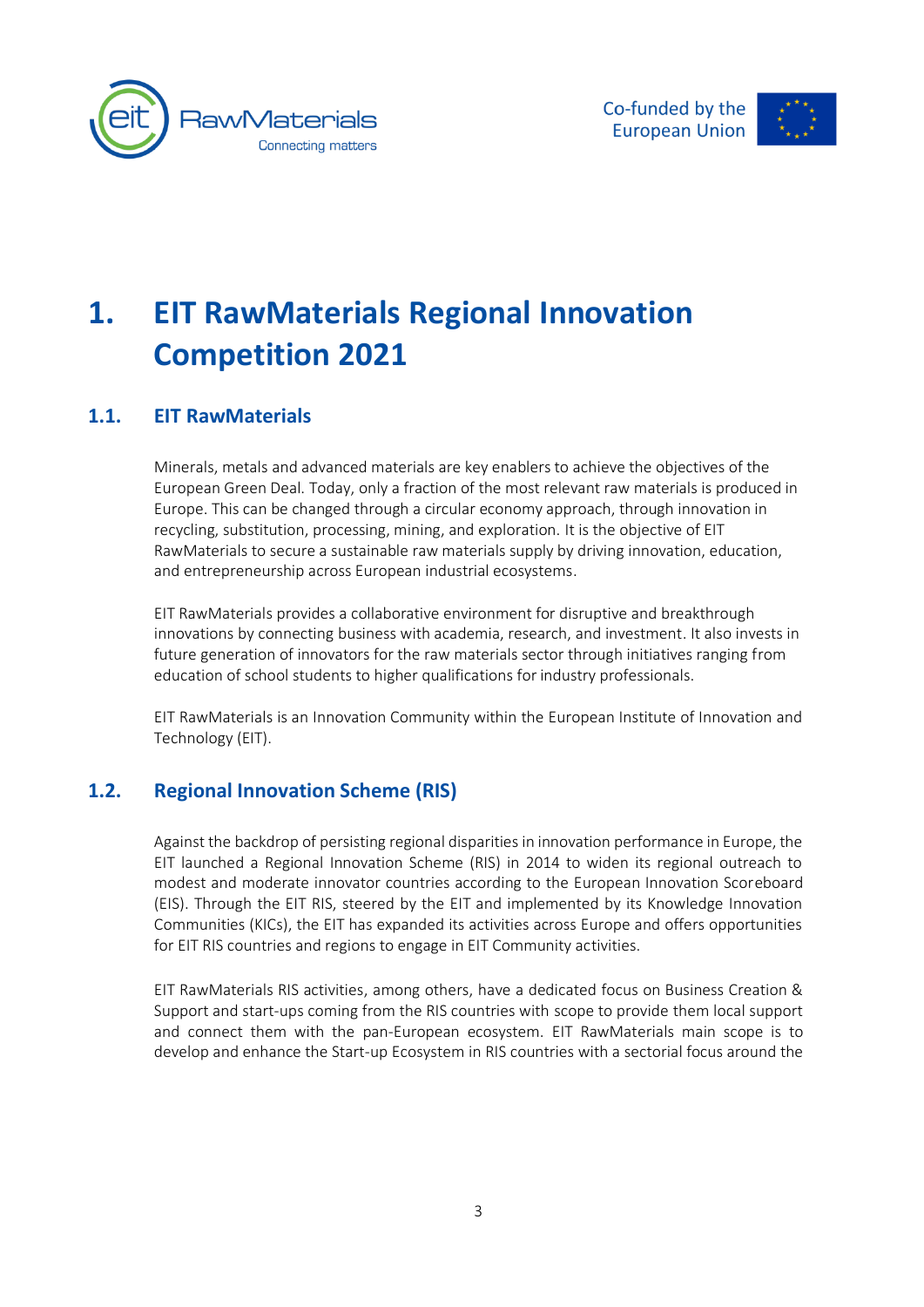



Raw Materials value chain and with key target to enhance their innovativeness and materialise their potential in the global market scene.

EIT RawMaterials has initiated a set of local collaborations with established innovation companies in several RIS-eligible countries. As of 2021 there are 7 active EIT RawMaterials RIS Incubators that can offer local-level support to entities based in the countries mentioned in 4.1 paragraph (Eligibility Criteria). EIT RawMaterials intends to expand these local collaborations in order to cover the whole RIS region by 2023.

#### **1.3. Call Objectives**

<span id="page-4-0"></span>EIT RawMaterials Regional Innovation Competition 2021 is one of the EIT RawMaterials business creation instruments dedicated to supporting start-ups from RIS countries.

The main objectives of the EIT RawMaterials Regional Innovation Competition 2021 are to provide RIS established start-ups with support to:

- connect with local RIS incubators of EIT RawMaterials
- connect with local and pan-European ecosystems and markets
- provide with dedicated coaching opportunities
- prepare for entering the basic EIT RawMaterials business creation and support offerings
- <span id="page-4-1"></span>• realise their business

#### **1.4. RIS Competition 2021 - Structure**

EIT RawMaterials Regional Innovation Competition 2021 is an innovation programme with workshops, coaching vouchers, local support with RIS Incubators closing with a final pitching competition and prizes awards. In specific, EIT RawMaterials Regional Innovation Competition 2021 is divided into three phases:

#### <span id="page-4-2"></span>Phase 1: Submission of Ideas

- To participate in the Regional Innovation Competition 2021, the applicants must present a full application on the predetermined online form. The deadline for submissions: 28 September 2021, 17:00 CET.
- The best start-ups will be selected to go to the next phase.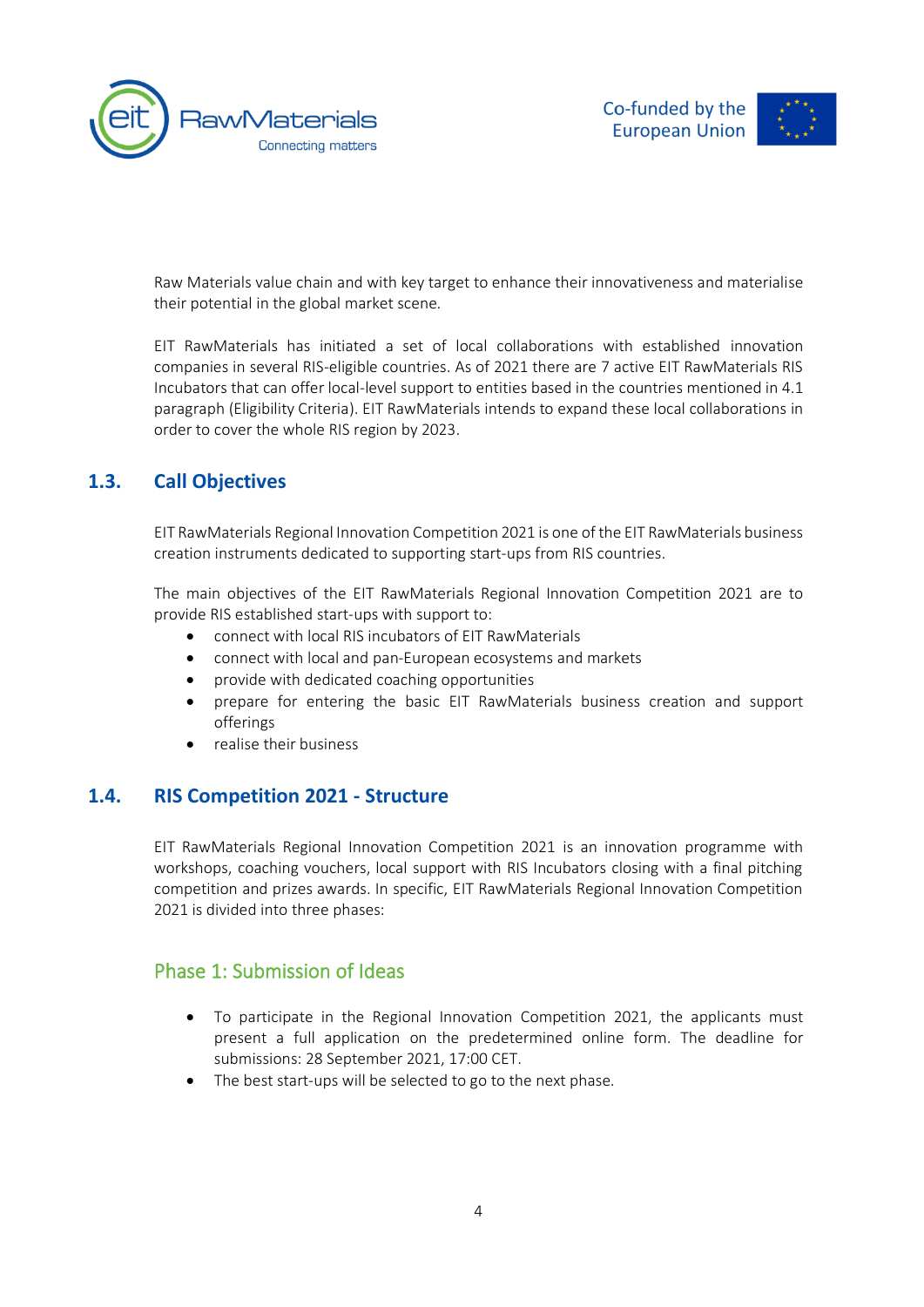



#### <span id="page-5-0"></span>Phase 2: Workshops and coaching vouchers

• The applicants selected in Phase 1 will be invited to participate to Phase 2. In Phase 2, selected start-ups will participate in 2 online Workshops, will receive 3-5 hourly vouchers for coaching and connection with local EIT RawMaterials RIS Incubators for support. Phase 2 will be between October to December 2021 (actual dates will be announced in due course of the programme).

#### <span id="page-5-1"></span>Phase 3: Final Pitching

- In Phase 3 selected start-ups will be invited to compete at the Final Pitching event. The start-ups will pitch their idea in front of a Jury, composed of EIT RawMaterials staff and external evaluators.
- The top 3 start-ups selected from the Jury will be awarded with:
	- $1<sup>st</sup> \text{ prize: } \text{\textsterling}5,000$
	- $2^{nd}$  prize:  $\epsilon$  3,000
	- $3<sup>rd</sup>$  prize:  $\epsilon$  2,000

#### **1.5. Topics of interest**

<span id="page-5-2"></span>The EIT RawMaterialsRegional InnovationCompetition 2021 supports new businesses from selected RIS countries<sup>1</sup> that contribute to the EIT RawMaterials vision to develop raw materials into a major strength for Europe. This includes activities along the whole materials value chain:

- 1. Exploration and raw materials resource assessment
- 2. Mining in challenging environments
- 3. Increased resource efficiency in mineral and metallurgical processes
- 4. Recycling and material chain optimisation for End-of-Life products
- 5. Substitution of critical and toxic materials in products and for optimised performance
- 6. Design of products and services for the circular economy

The supply of a range of ores, metals and critical minerals is the main focus of the EIT RawMaterials innovation community. Bio-based and polymer materials will be considered only in view of their substitution potential of critical and toxic materials and for optimised

 $1$  See section 4.1. for an exclusive list of eligible countries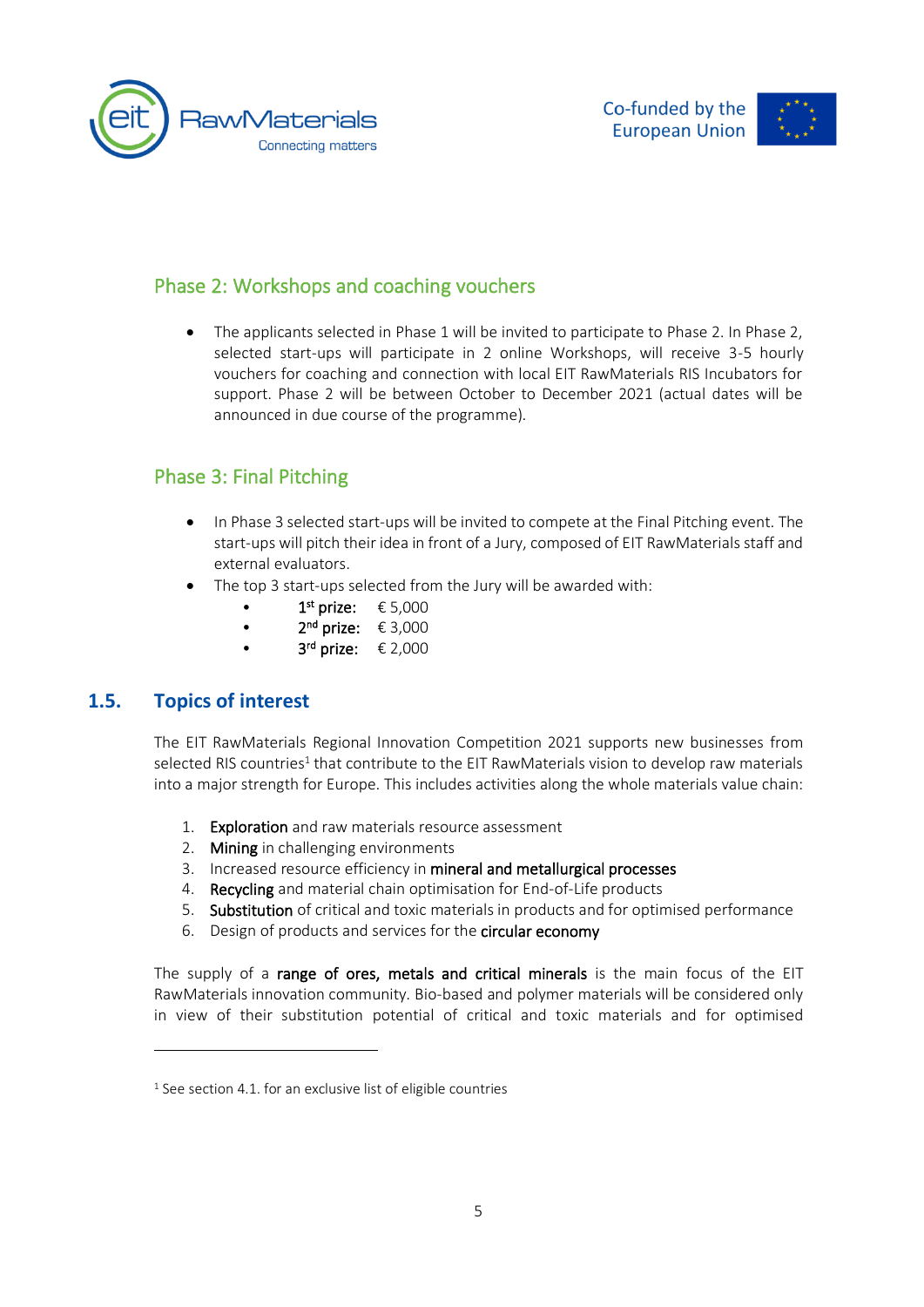



performance or for multi-material product recycling. Petrochemical raw materials, food/agricultural raw materials and construction materials are excluded.

Examples are:

- 1. Exploration: Technologies and solutions for improved and new mineral exploration. As an example, solutions could include:
	- *a. New and improved geological models, better exploration model understanding and techniques for going 3D/4D, drones, etc.*
	- *b. New instrumentation, methods and technologies for more reliable, cheaper, faster and safer mineral exploration, including technologies and services for innovative data acquisition, big data analysis/handling and utilising existing/historical data sets for exploration and mining.*
	- *c. Application of new innovations, new geological models and rethinking/reevaluation of geological settings/prospects to provide new exploration prospects and mining targets.*
- 2. Intelligent Mining. Technologies and solutions for more efficient, safer and sustainable modern mining. As an example, solutions could include:
	- *a. Application of new technologies/services for more efficient production, better safety, better utilisation of equipment and personnel for mining. Autonomous mining equipment, Internet of Things, virtual reality, UAVs/robotics, automation, real-time data that will improve planning, scheduling of operations and delivering better efficiencies and cost savings. Self-aware and safe machines that are capable of ordering their own spare parts and service engineers, and are connected to each other, control centres and back offices far away.*
	- *b. Innovative services, approaches and products which increase public understanding and awareness of the need for raw materials, exploration and mining, ensure corporate social responsibility and social license to operate as well as added values of mining including remediation.*
- 3. Mineral and metallurgical processes: Technologies and solutions for mineral and metal processing and for improved materials production. As an example, solutions could include:
	- *a. Optimised extraction and production processes for metals and alloys, improving the efficiency of the process, using less energy and water, reducing cost and the production of waste.*
	- *b. Technology that addresses equipment-damage problems such as wall thinning, creep or corrosion.*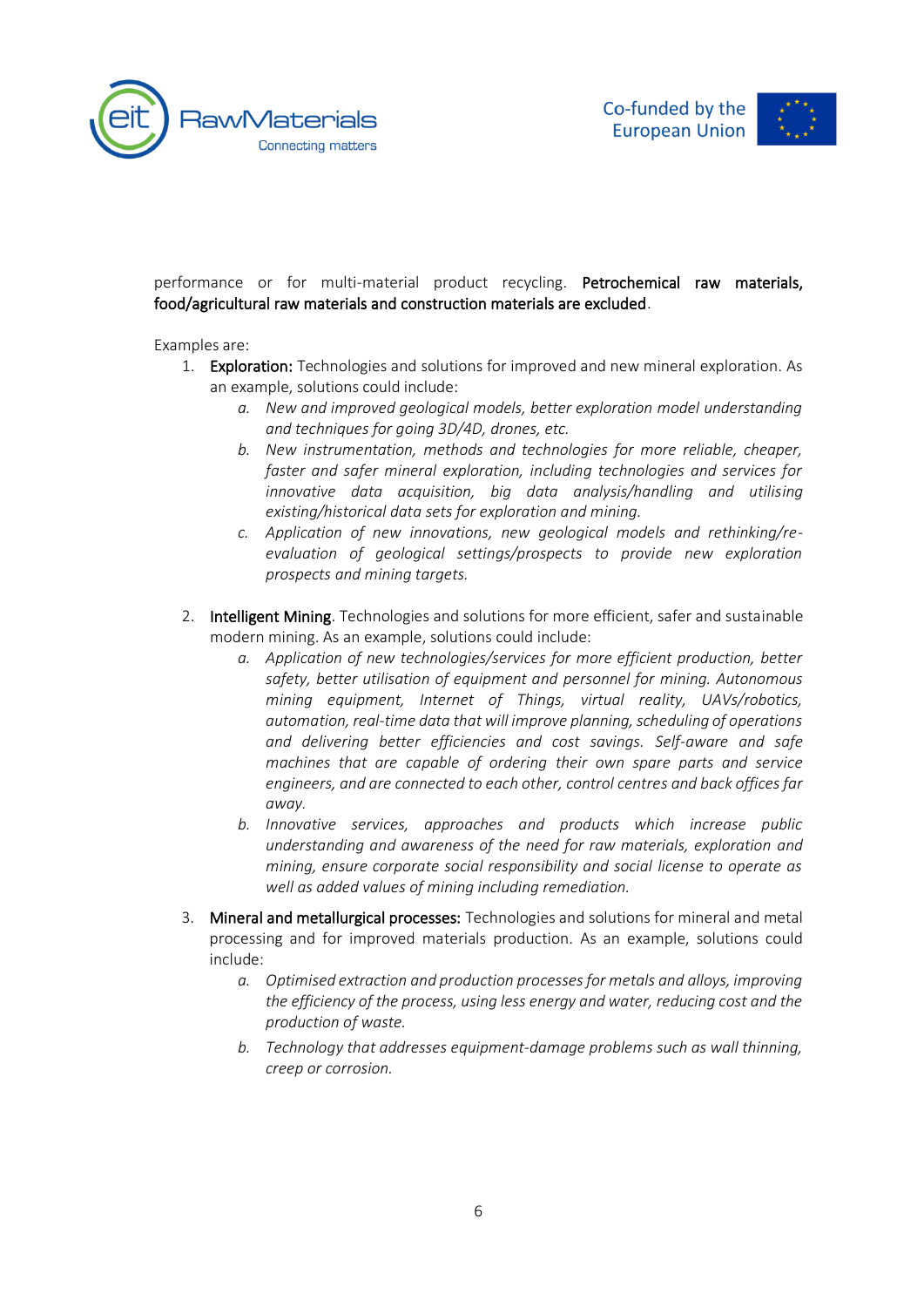





- 4. Recycling: Technologies and solutions for materials supply from secondary sources and recycling. As an example, solutions could include:
	- *a. Solutions for recycling of end-of-life products, extraction from industrial residues, tailings, urban and landfill mining (e.g., WEEE, batteries, magnets, solar cells etc.)*
	- *b. Cost-efficient and clever collection, dismantling and sorting of waste.*
- 5. Substitution of critical and toxic materials and for optimised performance: New technologies or services that make it possible to substitute or use lower quantities of critical or toxic materials in key industries. For example:
	- *a. Substitution of critical and toxic metals in specific energy materials, such as platinum in fuel cells, cobalt in lithium-ion batteries, or Nd and Dy in Nd-Fe-B permanent magnets.*
	- *b. Substitution of critical and toxic metals like Co and W in carbides, speciality metals in high strength steels and super alloys, including in design and manufacturing.*
	- *c. New material systems that contain less or no critical and toxic materials, for instance, for use in batteries, permanent magnets, solar cells, and thermoelectric and magneto caloric applications.*
	- *d. New or optimised materials for additive manufacturing, e.g. in printable electronics.*
	- *e. New lightweight composites and designs as substitutes for critical materials containing high strength steels and for optimised performance.*
	- *f. Solutions that integrate new materials into a circular economy, e.g. technology and business that enables and builds upon the reuse and recycling of newly developed, high performance materials.*
	- *g. New products, systems and services for optimised raw materials use, particularly with respect to mobility and energy technologies.*
- 6. Circular economy: Solutions and business models implementing circular economy concepts, e.g., *new business models for resource recovery, product life extension (repairing, re-manufacturing, etc.), product as a service, sharing platforms*.

In this 2021 Regional Innovation Competition call, EIT RawMaterials is particularly seeking start-ups from RIS countries developing solutions (products and services) dealing with:

1. Sustainable materials for future mobility (e.g., materials for electrification such as batteries, fuel cells, magnets; materials for lightweight designs such as steels, nonferrous alloys, composites, multimaterials etc.)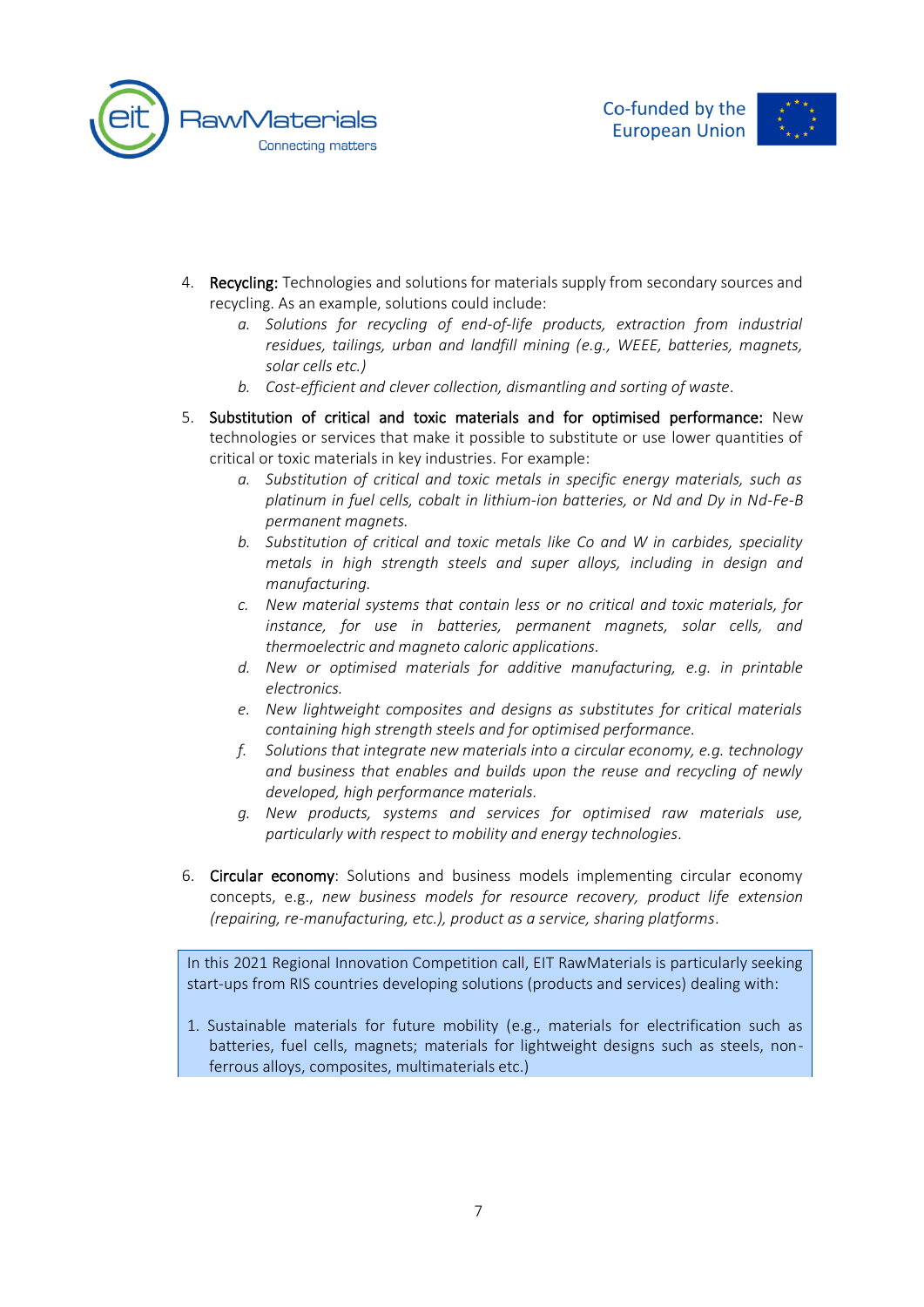



- 2. Raw materials and circular societies (e.g., new circular business models such as reuse, repair, remanufacturing, sharing economy etc.)
- 3. Sustainable discovery and supply of primary and secondary resources (innovative solutions based for example on artificial intelligence, machine learning, virtual reality etc.) for securing and processing strategic mineral resources in a sustainable and safe way and with a social license to operate.

This focus is aligned with the three EIT RawMaterials Lighthouse programmes [\(eitrawmaterials.eu/lighthouses\)](https://eitrawmaterials.eu/lighthouses/).

## <span id="page-8-0"></span>**2. PRIZE AMOUNT & RULES**

<span id="page-8-1"></span>The support scheme will be as follows:

1. Prize awards of € 5,000, of € 3,000 and of € 2,000 as a lump sum for each of the winners as described in 1.4;

### <span id="page-8-2"></span>**3. DEADLINE & ADMISSIBILITY**

- Deadline for submitting applications: 28 September 2021 at 17:00 CET
- Selection of start-ups and notification of acceptance/rejection: during October 2021
- Workshops and coaching vouchers: between October and December 2021
- Final Award Ceremony: December 2021 (exact date to be communicated in due course).

Applications must be submitted by the contact person via the registration link:

https://eitrawmaterials.mantisbi.io/call/60f940b403540

Incomplete applications may be considered inadmissible if essential elements are missing. A full-fledged application with explicitly provided data on the requested sections, within length limitations and complete information. Pitch deck upload is mandatory, without any specific template request as long as it demonstrates the key business insights of the start-up.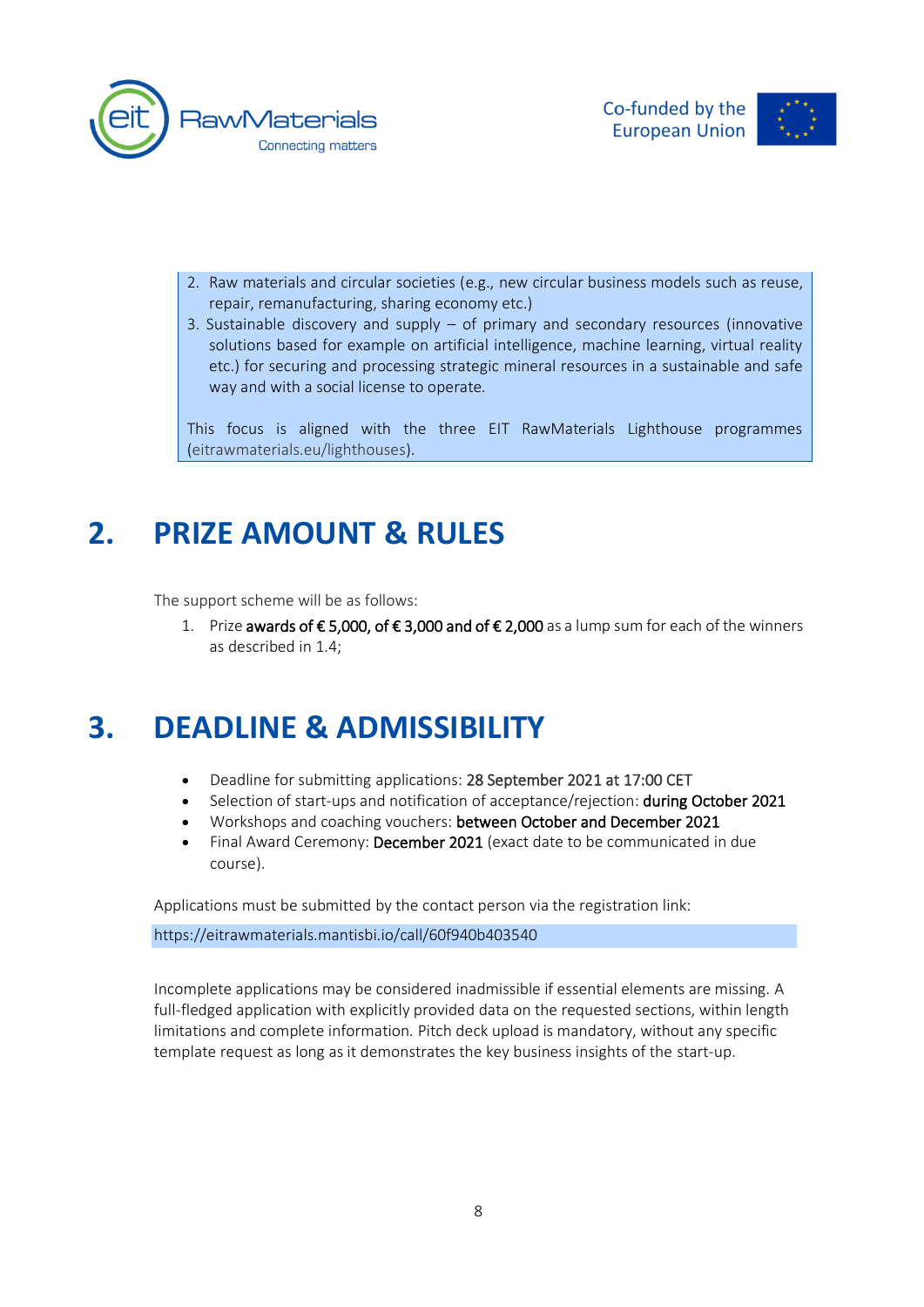



<span id="page-9-0"></span>For more information, please get in touch with the EIT RawMaterials contacts listed on Section 9 of this document.

### 4. ELIGIBILITY

<span id="page-9-1"></span>All EIT RawMaterials activities are governed by the rules set out in the Partnership Agreement as well as the Grant Agreement with the European Institute of Innovation and Technology (EIT), under the Horizon Europe Framework Programme for Research and Innovation.

#### **4.1. Eligibility Criteria**

The EIT RawMaterials Regional Innovation Competition 2021 is open to any legal entity established in the following selected RIS countries

- Bulgaria
- Croatia
- Cyprus
- Czech Republic
- Hungary
- Greece
- Poland
- Romania
- Serbia
- Slovakia
- Slovenia
- Ukraine

Typically, the following entities may apply:

1. SMEs (according to the European Commission's definitions<sup>2</sup>) having innovation projects relevant to the prize topics defined above;

2. Start-up or spin-off companies at least registered at the time of the application;

Prizes are eligible for:

<sup>&</sup>lt;sup>2</sup> See https://ec.europa.eu/growth/smes/sme-definition\_en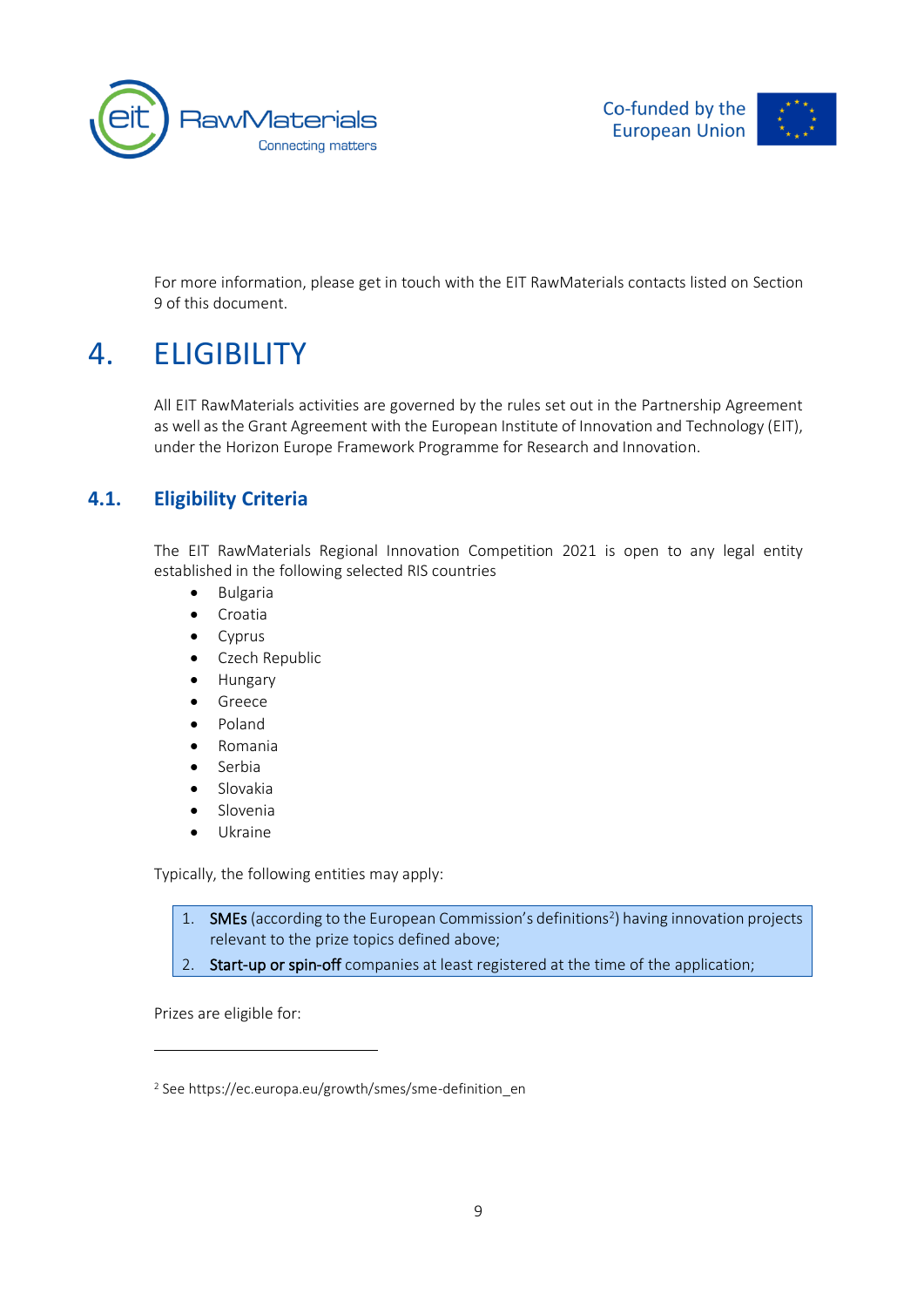



- Start-ups that have been selected to participate in the EIT RawMaterials Regional Innovation Competition 2021 and have signed a Project Agreement with EIT RawMaterials
- Start-ups that have followed all provided milestones and services of EIT RawMaterials Regional Innovation Competition 2021, i.e., participation in Workshops, realisation of received vouchers, connection with local RIS Incubators
- Start-ups that will participate in the Final Ceremony during December and present their pitch as per provided guidelines of EIT RawMaterials (to be provided in due time before the event)

#### <span id="page-10-0"></span>**4.2. Exclusion Criteria**

Consulting service companies without tangible product will be excluded.

Participants will be excluded if they (or one of them):

- is subject to an administrative sanction (i.e., exclusion)
- is in one of the following situations:
	- o bankrupt, being wound up, having their affairs administered by the courts, entered into an arrangement with creditors, suspended business activities or subject to any other similar proceedings or procedures under national law (including persons with unlimited liability for the participant's debts)
	- o declared in breach of social security or tax obligations by a final judgment or decision (including persons with unlimited liability for the participant's debts)
	- o found guilty of grave professional misconduct by a final judgment or decision (including persons having powers of representation, decision-making or control)
	- o convicted of fraud, corruption, involvement in a criminal organisation, money laundering, terrorism-related crimes (including terrorism financing), child labour or human trafficking (including persons having powers of representation, decision-making or control)
	- o shown significant deficiencies in complying with main obligations under a procurement contract, prize agreement or prize decision financed by the EU or Euratom budget (including persons having powers of representation, decisionmaking or control)
	- o found guilty of irregularities within the meaning of Article 1(2) of Regulation No 2988/95 (including persons having powers of representation, decision-making or control)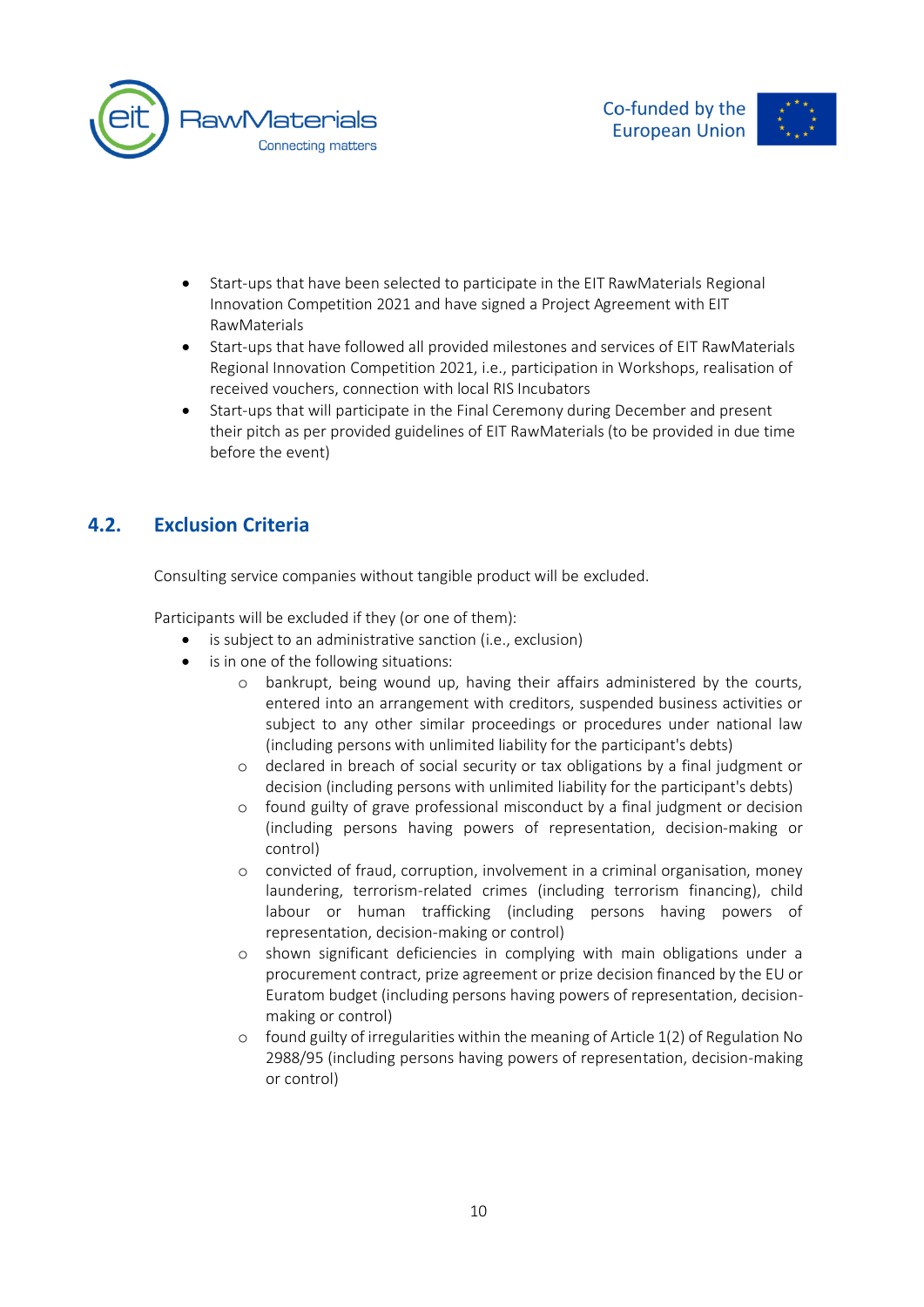





- has misrepresented information required for participating in the contest or fails to submit such information
- was involved in the preparation of the prize documents and this entails a distortion of competition.

## **5. AWARD CRITERIA**

<span id="page-11-0"></span>Each application will be scored on the criteria listed in the following table, with the score in relation to each criterion being based on the following guidelines:

| <b>CRITERIA</b>                                                                   | <b>EXPLANATIONS</b>                                                                                                                                                                                                                                |
|-----------------------------------------------------------------------------------|----------------------------------------------------------------------------------------------------------------------------------------------------------------------------------------------------------------------------------------------------|
| 1. TECHNICAL EXCELLENCE, IP STATUS.                                               | The innovation should be relevant to the topics<br>mentioned<br>in<br>section<br>1.5.<br>Strong<br><b>IP</b><br>protection/potential protection will be positively<br>evaluated as well as the stage of technology<br>development.                 |
| 2. EIT RAWMATERIALS IMPACT                                                        | The innovations should clearly demonstrate a<br>connection to raw materials impact and how they<br>contribute to EIT RawMaterials mission and<br>vision. A demonstration of emission reduction<br>through the innovations is evaluated positively. |
| 3. MARKET POTENTIAL, CUSTOMER<br>RELEVANCE, AND CUSTOMER<br>READINESS LEVEL (CRL) | Large market size and customers' willingness to<br>positively evaluated (e.g.,<br>initial<br>buv<br>are<br>discussion with potential customer(s)).                                                                                                 |
| 4. QUALITY OF THE TEAM                                                            | Team capability is of the utmost importance<br>since execution is key. Team members should<br>demonstrate relevant expertise and<br>track<br>records.                                                                                              |
| 5. BUSINESS MODEL, GO-TO-MARKET<br><b>STRATEGY</b>                                | The way innovation will create revenues and the<br>quality of the plan and go-to-market strategy to<br>accomplish that.                                                                                                                            |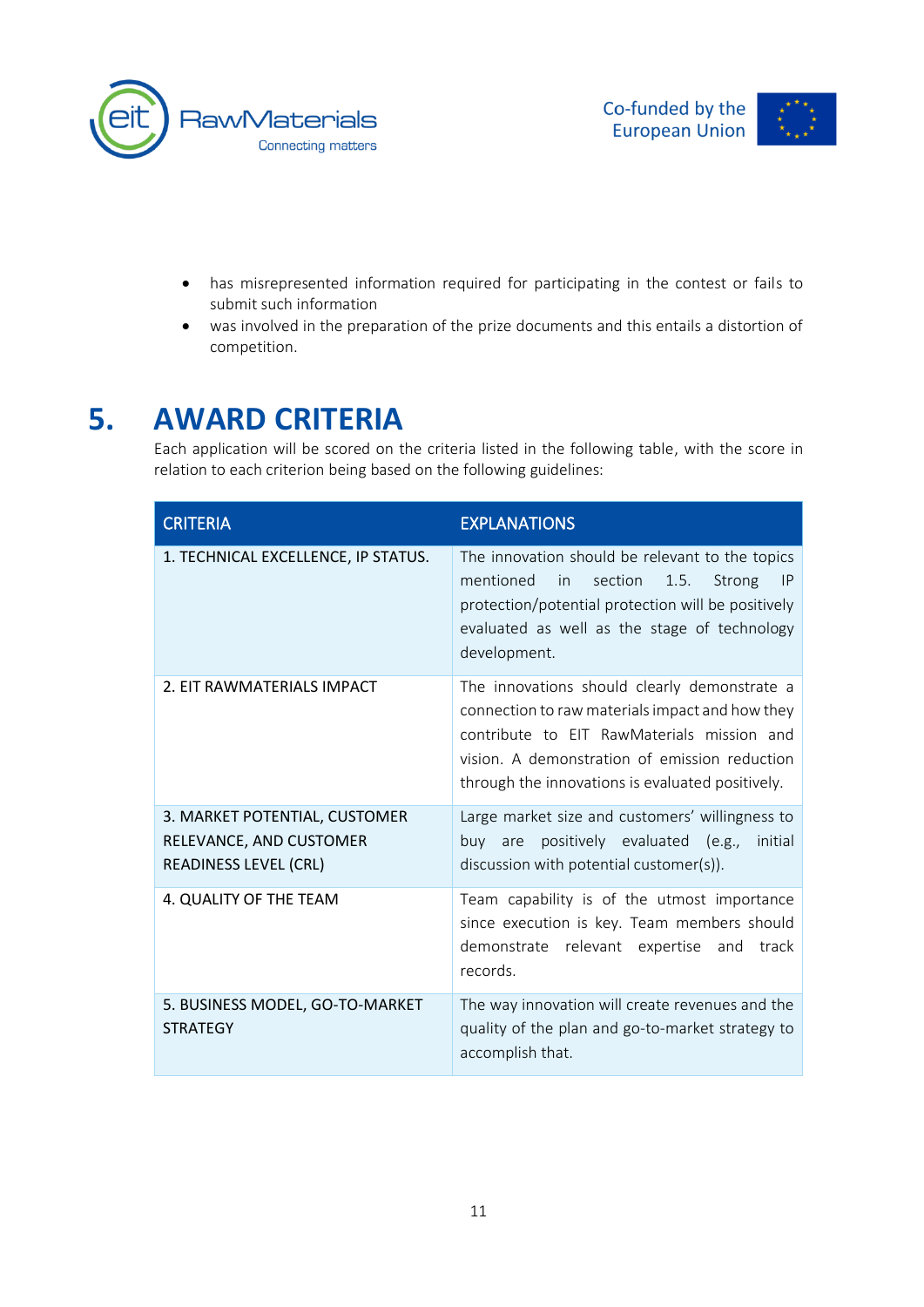



Prizes will be awarded against the same criteria as described above:

- Awards are attached to the pitching of the selected start-ups during the Final Ceremony event of December 2021
- A jury of minimum 3 external evaluators will be the body of evaluation for the prizes
- Award criteria will be the same as described on the Call Guidelines Section 5 of the programme and on Section 7 the thresholds and jury formulation apply

### **6. DOCUMENTS**

<span id="page-12-0"></span>The mandatory supporting documents are set out in the application online form and can be download from the registration web site: [eitrawmaterials.eu/regional-innovation-competition-](https://eitrawmaterials.eu/regional-innovation-competition-2021/)[2021/](https://eitrawmaterials.eu/regional-innovation-competition-2021/)

<span id="page-12-1"></span>Participants may be asked at a later stage for further documents (for legal entity validation, bank account validation, ethics review, declaration of honour on exclusion grounds, etc.).

### **7. PROCEDURE**

The application procedure is the following:

- 1. Online application: Applicants must submit by 28 September 2021 an online application form, along with their pitch deck in which they should illustrate: the problems they address (market needs), technological solution, novelty, team composition and expertise, estimated time to market.
- 2. The first evaluation phase is screening process performed by EIT RawMaterials staff to assess the eligibility criteria and the degree of alignment of the application to the underlying objectives of EIT RawMaterials.
- 3. The second evaluation phase and teams' selection. Shortlisted applications will be evaluated by a jury of EIT RawMaterials staff and external experts according to the evaluation criteria described in the next section and select the projects to be part of the programme.
- 4. Final Award Ceremony: Selected teams will pitch to the jury panel composed of experts from EIT RawMaterials and externals. The jury panel will rank the pitching start-ups according to the evaluation criteria described in the next section.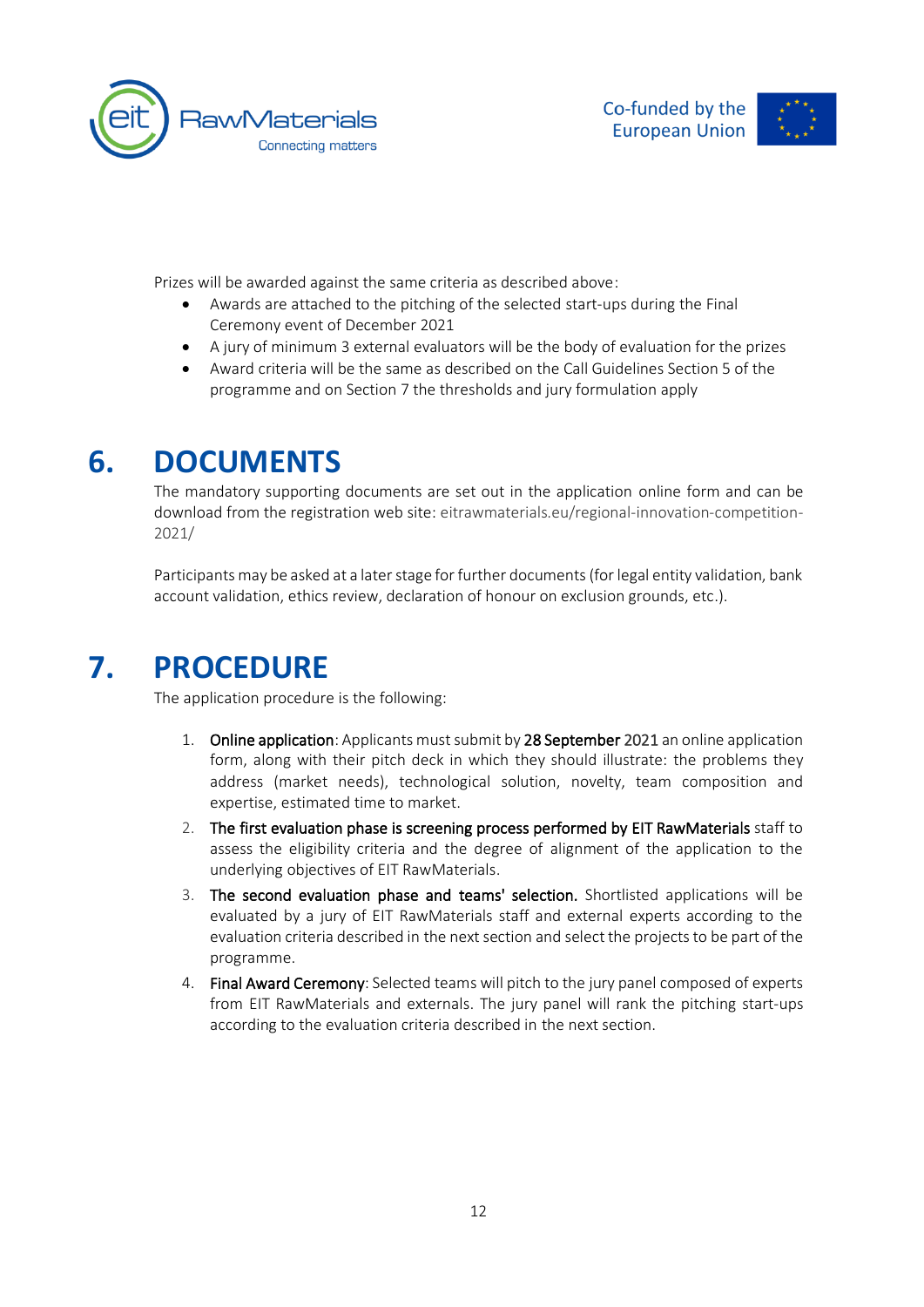



The selected applicants will sign a Project Agreement (PA) with the Innovation Hub East legal entity to unlock the participation to the programme.

Minimum 3 external evaluators will apply at all stages of selection of start-ups to the programme and on the Final Competition event there will be a jury with minimum 3 external evaluators for the Prizes

The pre-selection panel and jury usually have different compositions, but jury members may participate in the pre-selection panel.

The pre-selection panel/jury will evaluate each application against the five award criteria and score them as follows (half marks are possible; decimals are not):

#### 0: Non-existent, 1: Very poor, 2: Poor, 3: Fair, 4: Good, 5: Excellent.

The average of the evaluators will be used to produce the ranking. The jury's decisions are unappealable.

| <b>CRITERIA</b> |                                           | <b>THRESHOLD</b> | <b>MAXIMI</b><br><b>POINTS</b> |
|-----------------|-------------------------------------------|------------------|--------------------------------|
|                 | 1. TECHNICAL EXCELLENCE, IP STATUS.       | 3                |                                |
| 2.              | EIT RAWMATERIALS IMPACT                   | 3                | 5                              |
| 3.              | MARKET POTENTIAL, CUSTOMER RELEVANCE, AND | 3                |                                |
|                 | <b>CUSTOMER READINESS LEVEL (CRL)</b>     |                  |                                |
| 4.              | <b>QUALITY OF THE TEAM</b>                | 3                | 5                              |
| 5.              | BUSINESS MODEL, GO-TO-MARKET STRATEGY     | 3                |                                |
|                 |                                           |                  |                                |
|                 | TOTAL                                     | 15               | 25                             |

For applications with the same score, the pre-selection panel/jury will determine a priority order according to the following approach:

If two or more applications tie for the first rank, the prize will be equally divided and awarded to all.

Based on the evaluation by the jury, EIT RawMaterials will decide on the awarding of the prize.

All participants will be informed by October 2021 on the outcome of their application.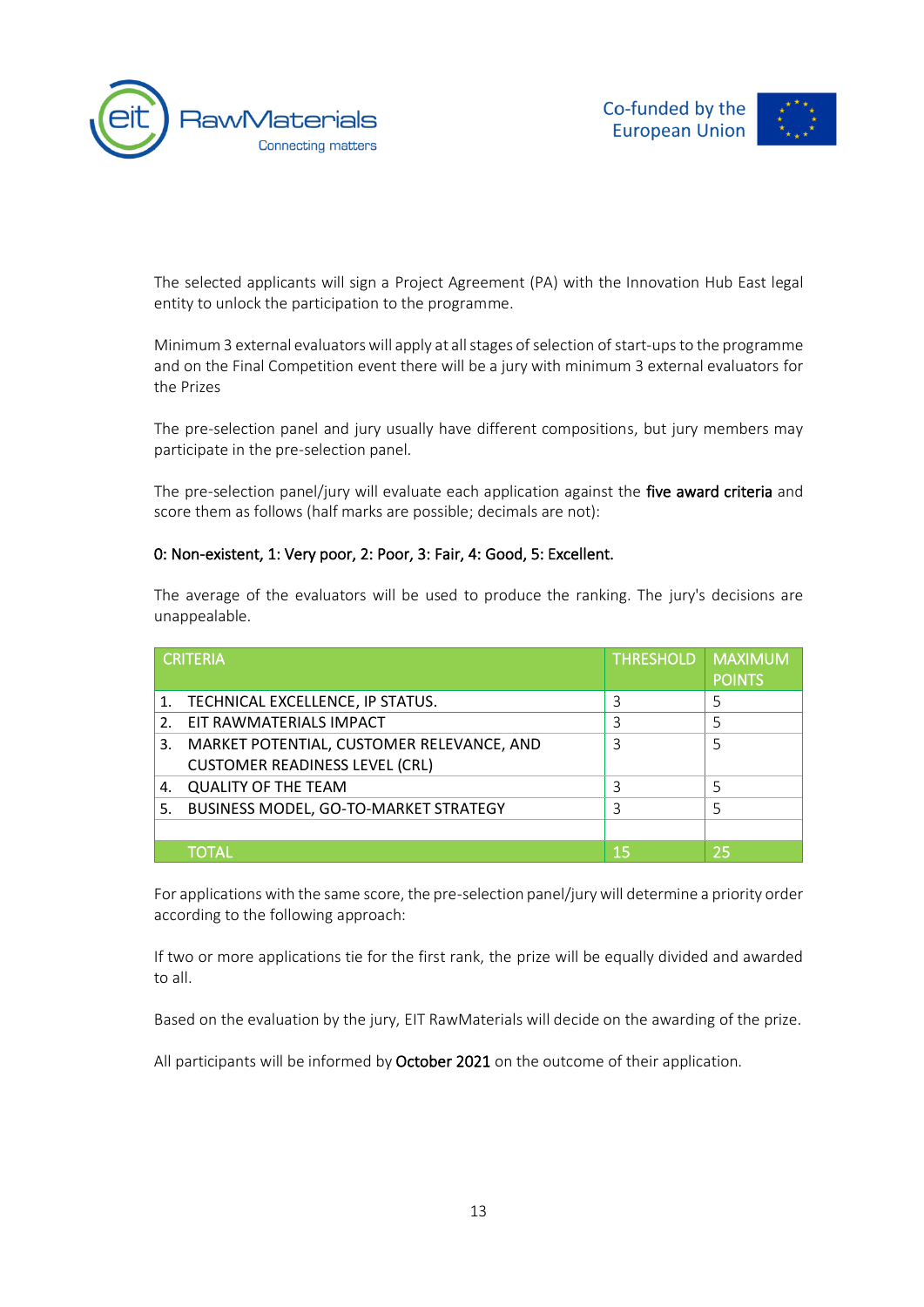



# <span id="page-14-0"></span>**8. OTHER CONDITIONS**

#### <span id="page-14-1"></span>**8.1. Payment and arrangements**

The prize money will be paid to the selected applicant in one instalment by bank transfer after the announcement of the final selection, provided all the requested documents have been submitted, payment will be made within 30 days from the signature date of the Prize Agreement.

### <span id="page-14-2"></span>**8.2. Publicity – Promoting the Prize – Visibility of the EU Funding**

### <span id="page-14-3"></span>Publicity by the winner(s)

The winner(s) must promote the EIT RawMaterials Regional Innovation Competition 2021 and its results, by providing targeted information to multiple audiences (including the media and the public) in a strategic and effective manner.

Unless EIT RawMaterials requests or agrees otherwise or unless it is impossible, any communication activity related to the action (including in electronic form, via social media, etc.) must:

- a) display the *"Supported by"* text next to the EIT RawMaterials logo with the EU emblem (equal width for the EIT RawMaterials brandmark and the EU flag) and
- b) include the following text: *"Co-funded by the European Union"*

When displayed together with another logo, the EIT RawMaterials logo and EU emblem must have appropriate prominence.

For the purposes of their obligations, the selected companies may use the EIT RawMaterials logo and the EU emblem without first obtaining approval from EIT RawMaterials.

This does not, however, give them the right to exclusive use.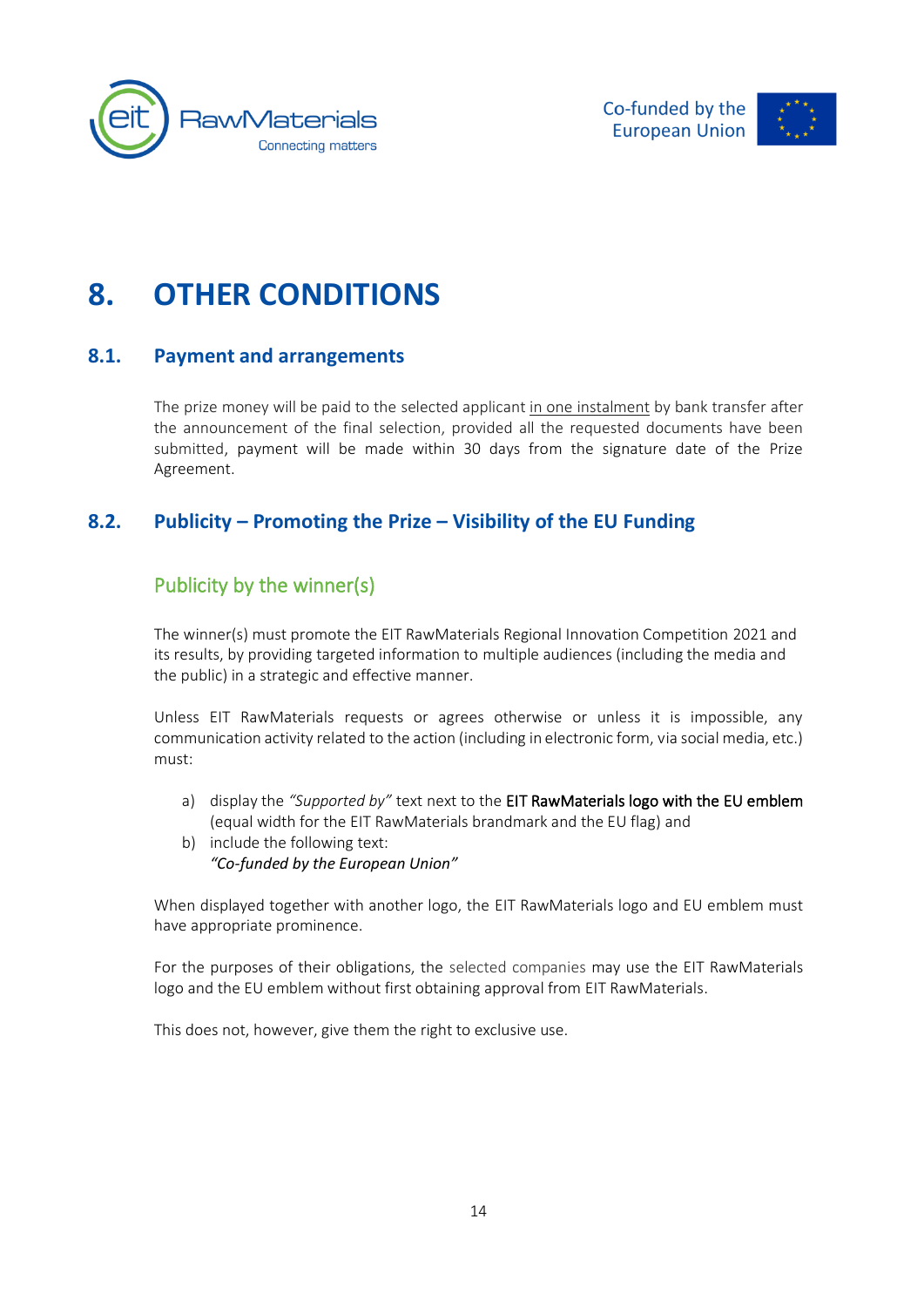



Moreover, they may not appropriate the EU emblem or any similar trademark or logo, either by registration or by any other means.

#### <span id="page-15-0"></span>Publicity by EIT RawMaterials

EIT RawMaterials may use, for its communications and publicity activities, information relating to the action as well as any other material, such as pictures or audio-visual material that it receives from the participants (including in electronic format).

EIT RawMaterials will publish the name(s) of the winner(s), their origin, the amount of the prize and its nature and purpose — unless they have requested to waive this publication (because disclosure risks threatening their security and safety or harm their commercial interests).

<span id="page-15-1"></span>Photos and videos taken by EIT RawMaterials during the pitching ceremony where the selected applicants will feature are the sole property of EIT RawMaterials.

#### **8.3. Dissemination and Exploitation of Results**

Applicants retain full and exclusive ownership of their prior information and intellectual property rights. By submitting their application, applicants warrant that they hold ownership or have legally secured the right to use all elements of the innovative product or service and that the provided materials and information do not infringe any intellectual or other property rights, including patents, of any other persons, companies, or other entities. Elements of the submission that are based on rights held by others, such as patents, shall be marked as such in the submission.

EIT RawMaterials and their authorised representatives in the programme undertake to ensure the confidentiality of the projects presented and developed with the support of EIT RawMaterials.

By submitting their application to the programme, applicants consent that EIT RawMaterials and its Innovation Hubs (also called Co-location Centres - CLCs) will collect, transfer, process, store and delete their data under the aforementioned conditions.

The selected companies agree that their data, the receipt of prize, and non-confidential information about their project, may be used by EIT RawMaterials and their authorised representatives without compensation for the promotion of their activities. Non-confidential information related to the project will be only provided after authorisation of the applicants.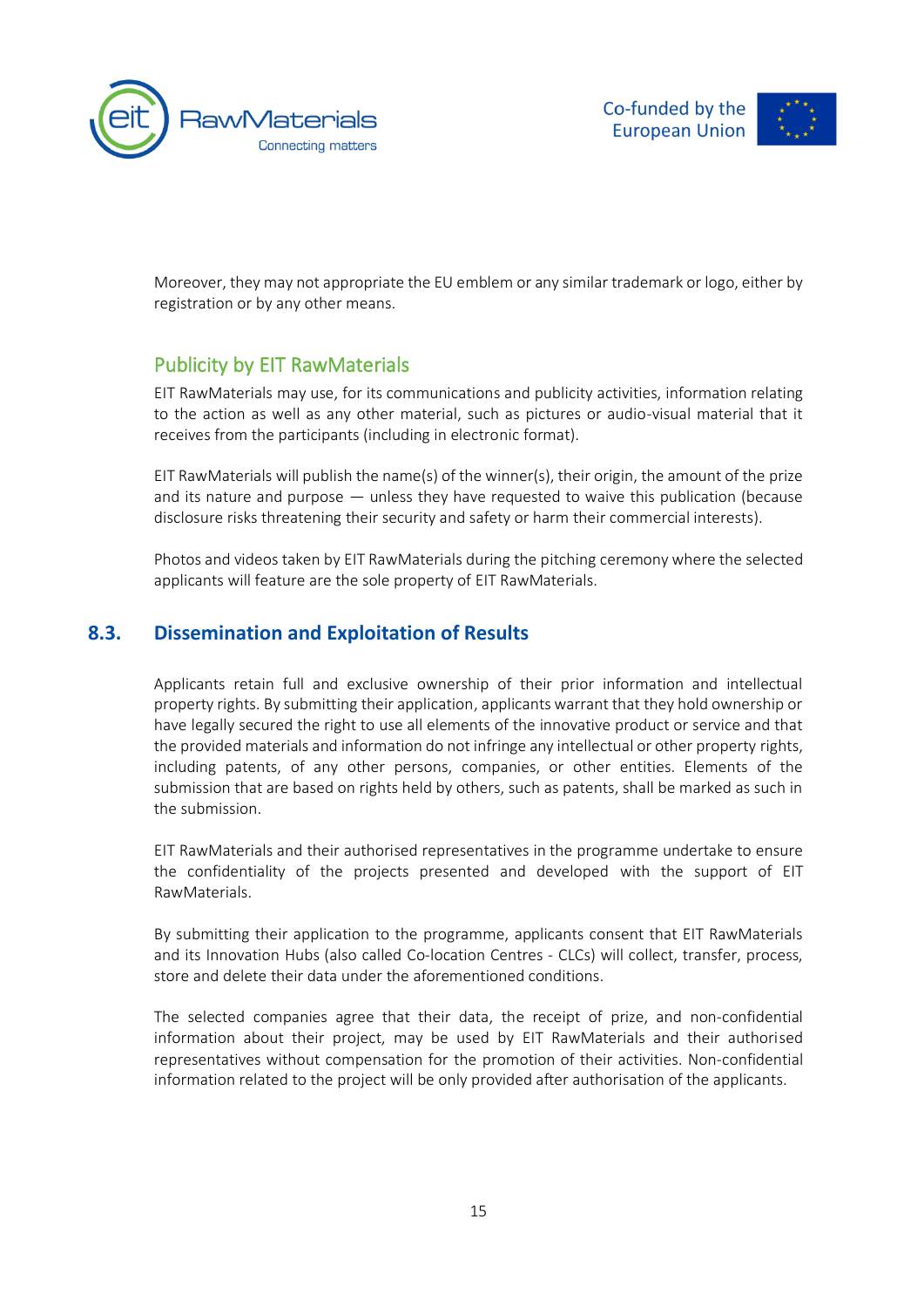





#### <span id="page-16-0"></span>**8.4. Processing of personal data**

#### <span id="page-16-1"></span>Processing of personal data by EIT RawMaterials

Any personal data will be processed by EIT RawMaterials in accordance with the EIT RawMaterials Privacy Policy<sup>3</sup>.

All selected applicants consent that the following information be published by EIT RawMaterials:

- o Name
- o Country of origin
- o Their activities in relation to the award of the prize (via the summary for publication they provided)
- o Prize amount

in whatever form and medium.

#### <span id="page-16-2"></span>Processing of personal data by the participants

<span id="page-16-3"></span>The participants must process personal data in compliance with applicable EU and national law on data protection (including authorisations or notification requirements, if any), see the [GDPR](https://eugdpr.org/)<sup>4</sup> recommendations.

#### **8.5. Ethics**

The activities must be carried out in compliance with:

- a) ethical principles (including the highest standards of research integrity) and
- b) applicable international, EU and national law.

No funding will be awarded for activities carried out outside the EU if they are prohibited in all Member States.

The participants must ensure that the activities have an exclusive focus on civil applications.

<sup>3</sup> https://eitrawmaterials.eu/privacy-policy/

<sup>4</sup> https://eugdpr.org/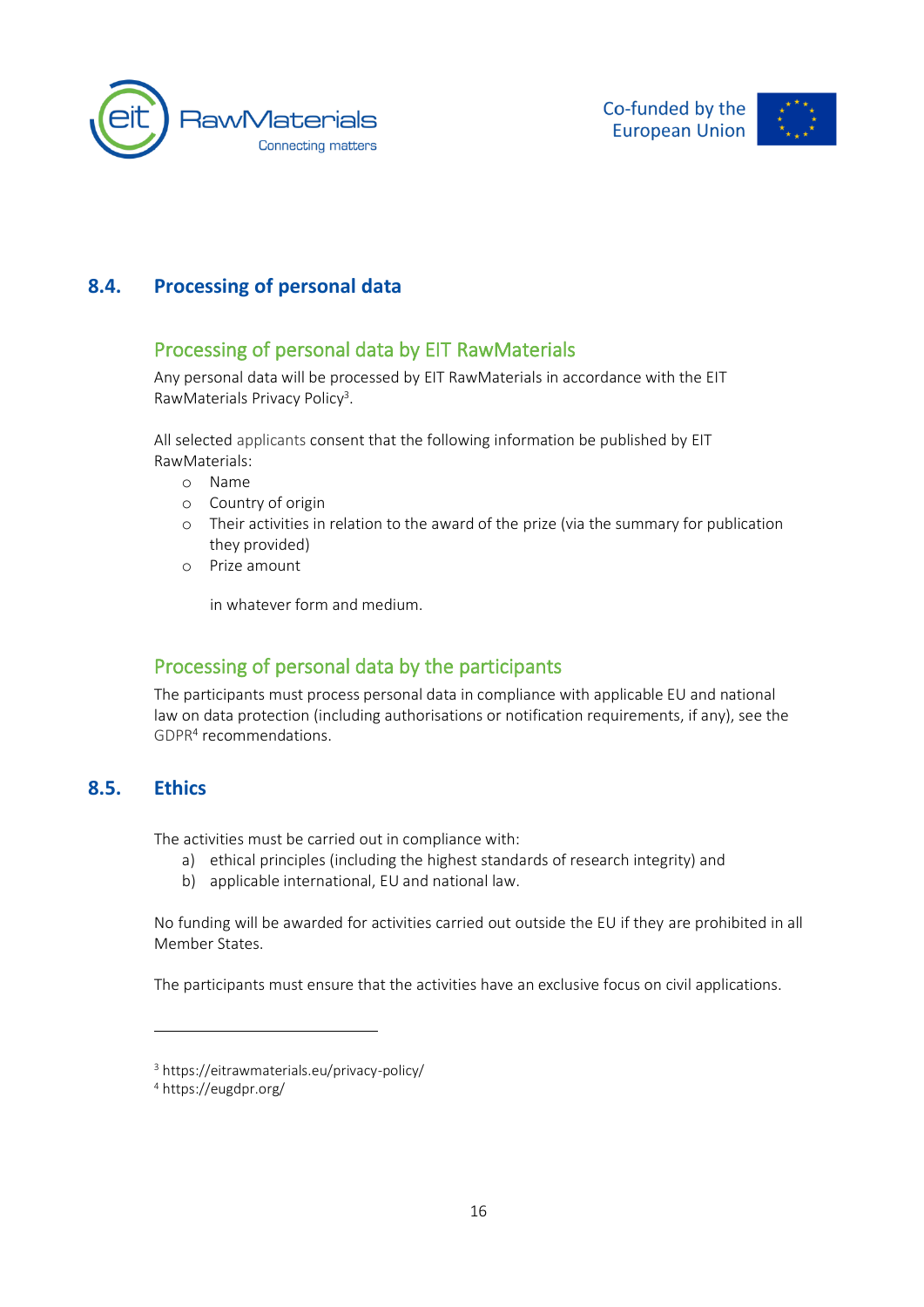



<span id="page-17-0"></span>The participants must respect the highest standards of research integrity  $-$  as set out, for instance, in the European Code of Conduct for Research Integrity<sup>5</sup>.

#### **8.6. Security**

The activities must be carried out in compliance with [Commission Decision 2015/444,](https://eur-lex.europa.eu/legal-content/EN/TXT/PDF/?uri=OJ:JOL_2015_072_R_0011&qid=1427204240846&from=EN) i.e. security-sensitive information must be EU-classified if its unauthorised disclosure could adversely impact the interests of the EU or one (or more) of its Member States. Applications that are too security-sensitive cannot be awarded a prize.

#### <span id="page-17-1"></span>**8.7. Conflict of Interest**

The participants must take all measures to prevent any situation where the impartial and objective award of the prize is compromised for reasons involving economic interest, political or national affinity, family or emotional ties or any other shared interest ('conflict of interest').

They must inform EIT RawMaterials without delay of any situation constituting or likely to lead to a conflict of interests and immediately take all the necessary steps to rectify this situation.

<span id="page-17-2"></span>EIT RawMaterials may verify that the measures taken are appropriate and may require additional measures to be taken by a specified deadline.

#### **8.8. Liability for damages**

EIT RawMaterials cannot be held liable for any damage caused to the participants or to third parties as a consequence of the prize, including for gross negligence.

EIT RawMaterials cannot be held liable for any damage caused by any of the participants in the context of the prize.

<sup>5</sup> European Code of Conduct for Research Integrity of ALLEA (All European Academies) and ESF (European Science Foundation) of March 2017 https://ec.europa.eu/info/funding- tenders/opportunities/docs/2021- 2027/horizon/guidance/european-code-of-conduct-for-research- integrity\_horizon\_en.pdf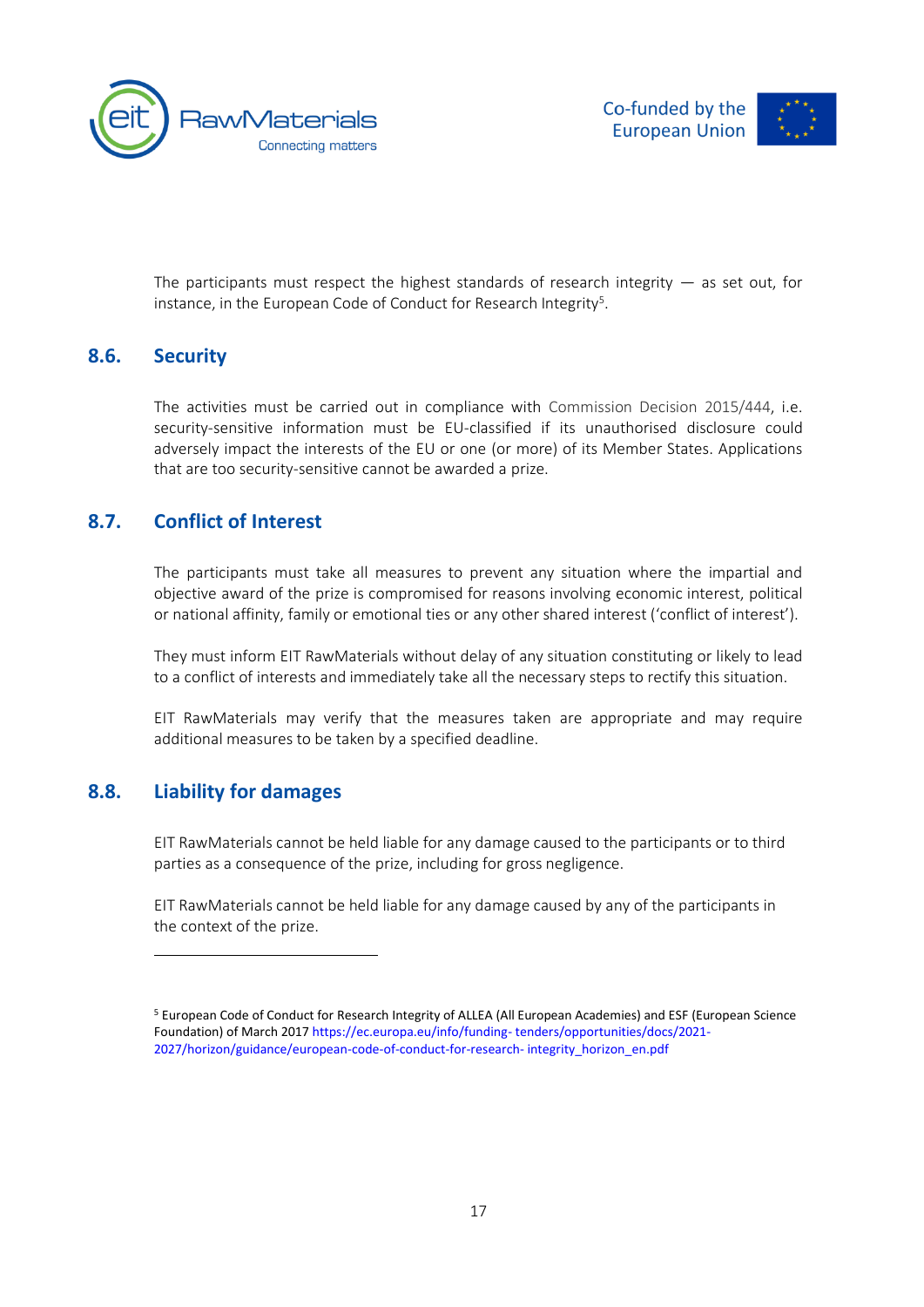





#### **8.9. Check, audit, and investigations**

<span id="page-18-1"></span><span id="page-18-0"></span>EIT RawMaterials, the European Commission, the European Anti-Fraud Office (OLAF) and the European Court of Auditors may carry out checks, audits, and investigations in relation to the prize.

#### **8.10. Withdrawal of the Prize – Recovery of the undue amounts**

EIT RawMaterials may withdraw the prize after its award and recover all payments made if it finds out that:

- a. false information, fraud or corruption was used to obtain it
- b. a winner was not eligible or should have been excluded
- c. a winner is in serious breach of its obligations under these Terms & Conditions.

#### <span id="page-18-2"></span>**8.11. Administrative sanctions**

If a participant has committed irregularities or fraud or has made false declarations, EIT RawMaterials may also:

- a. exclude the participant from all future contracts, prizes and contests financed from the EU or Euratom budget for a maximum of five years (or 10 years in case of repetition) and/or
- b. impose a financial penalty of between 2% and 10% of the value of the prize (or between 4% and 20% in case of repetition).

#### <span id="page-18-3"></span>**8.12. Cancellation of the contest**

EIT RawMaterials may cancel the contest or decide not to award the prize, without any obligation to compensate participants, if:

- a. no applications are received
- b. the jury does not find a winner
- c. the winner is not eligible or must be excluded, or
- d. the objective of the contest has already been achieved.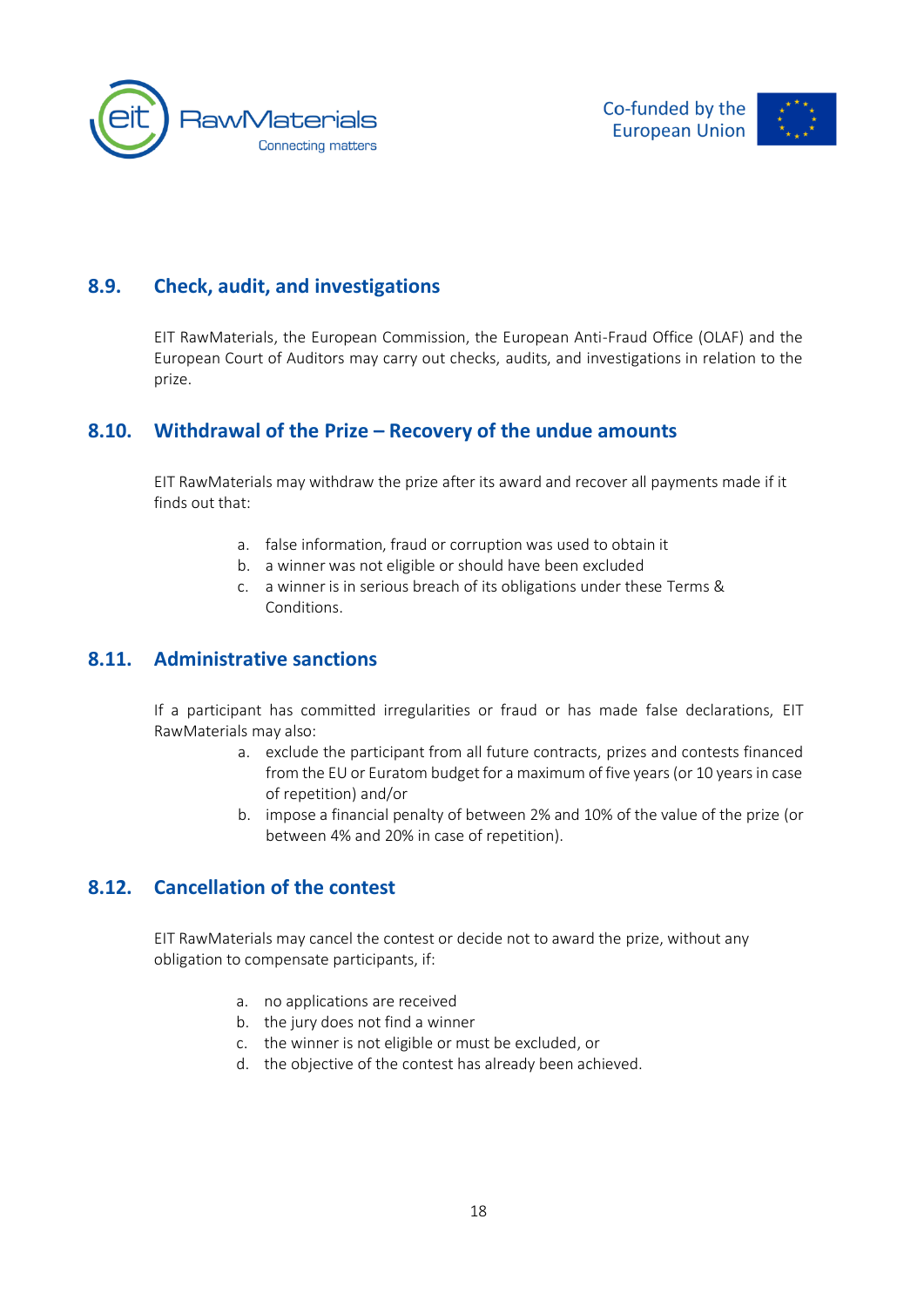



#### **8.13. Complaints**

<span id="page-19-0"></span>By submitting their application form, applicants agree to the Terms and Conditions, which form part of their submission. EIT RawMaterials reserves the right to make reasonable amendments to these Terms and Conditions. Amendments and additions to these Terms and Conditions shall be valid if communicated in writing on the EIT RawMaterials website or otherwise made available to the applicants.

These Terms and Conditions are governed by the laws of Germany. Any disagreement or dispute which may arise in connection with these Terms and Conditions which cannot be settled amicably will be brought before the courts of Berlin, Germany.

To the maximum extent permitted by law, under no circumstances and under no legal theory whether in tort (including negligence) contract or otherwise shall EIT RawMaterials and the CLC legal entities be liable for any special indirect, punitive, incidental, or consequential damages, including loss of profit.

<span id="page-19-1"></span>You may withdraw your application any time by informing us by email or withdrawing your registration any time.

#### **8.14. Appeal and redress procedure**

Upon receipt of the feedback, the applicant may wish to lodge a request for redress, if there is a concern that there might have been a shortcoming in the way a proposal was evaluated, or if the results of the eligibility checks are incorrect. The redress procedure is not meant to call into question the judgement made by the expert evaluators. It will consider only procedural shortcomings and factual errors.

Requests for redress should be raised within one month of the receipt of the evaluation feedback sent by EIT RawMaterials, and should be sent to compliance@eitrawmaterials.eu. Requests must:

- be related to the evaluation process, or eligibility checks;
- include a clear description of the grounds for the complaint;
- be received within the time limit specified above.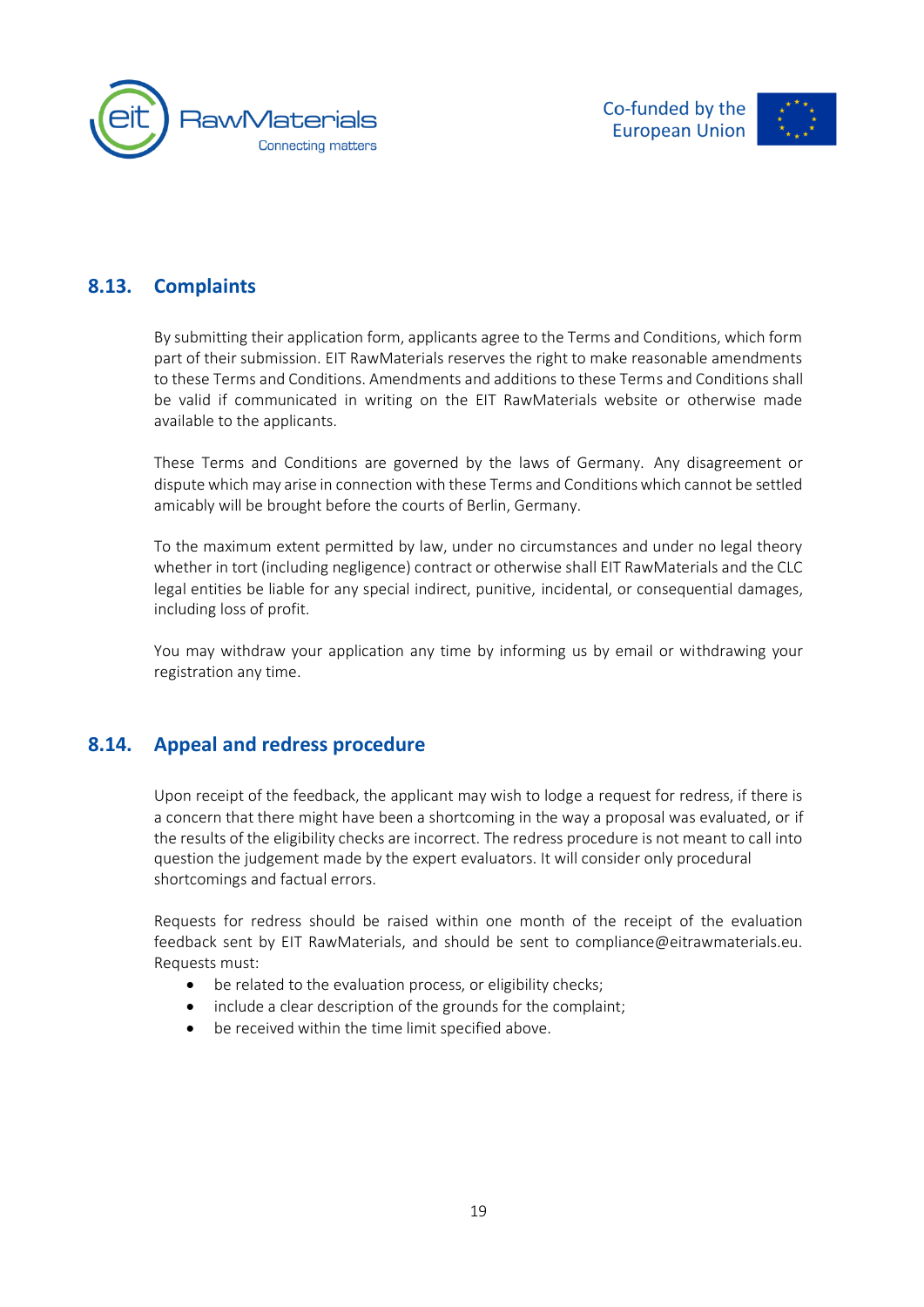



An initial reply will be sent to complainants no later than two weeks after the deadline for redress requests. This initial reply will indicate when a definitive reply will be provided. A redress committee of EIT RawMaterials may be convened to examine the evaluation process for the case under consideration. The committee's role is to ensure a coherent interpretation of requests, and equal treatment of applicants. The redress committee itself, however, does not re-evaluate the proposal.

Depending on the nature of the complaint, the committee may review the evaluation report and individual comments and examine the CVs of the evaluation experts. Following its review, the committee will recommend a course of action to the EIT RawMaterials OMT. If there is clear evidence of a shortcoming that could have affected the funding decision, all or part of the proposal may be re-evaluated. Unless there is clear evidence of a shortcoming there will be no follow-up or re-evaluation. The Executive Board of EIT RawMaterials will be informed of any redress procedures in due course.

Please note:

- This procedure is concerned with the evaluation and/or eligibility checking process.
- The committee will not call into question the judgment of the individual expertevaluators, whose qualifications have already been assessed and validated.
- A re-evaluation will only be carried out if there is evidence of a shortcoming that affects the quality assessment of a proposal. This means, for example, that a problem relating to one evaluation criterion will not lead to a re-evaluation if a proposal has failed anyway on any other criterion.
- The evaluation score following any re-evaluation will be regarded as definitive. It may be lower than the original score.
- Only one request for redress per proposal will be considered by the committee.
- <span id="page-20-0"></span>• All requests for redress will be treated confidentially.

### **9. CONTACTS**

The Regional Innovation Competition 2021 is organised by EIT RawMaterials and its regional Innovation Hub East, which act as managing partner in coordinating the collection, evaluation, award, and follow-up process at regional level of the selected RIS countries.

### Antonis Politis

Business Development Manager